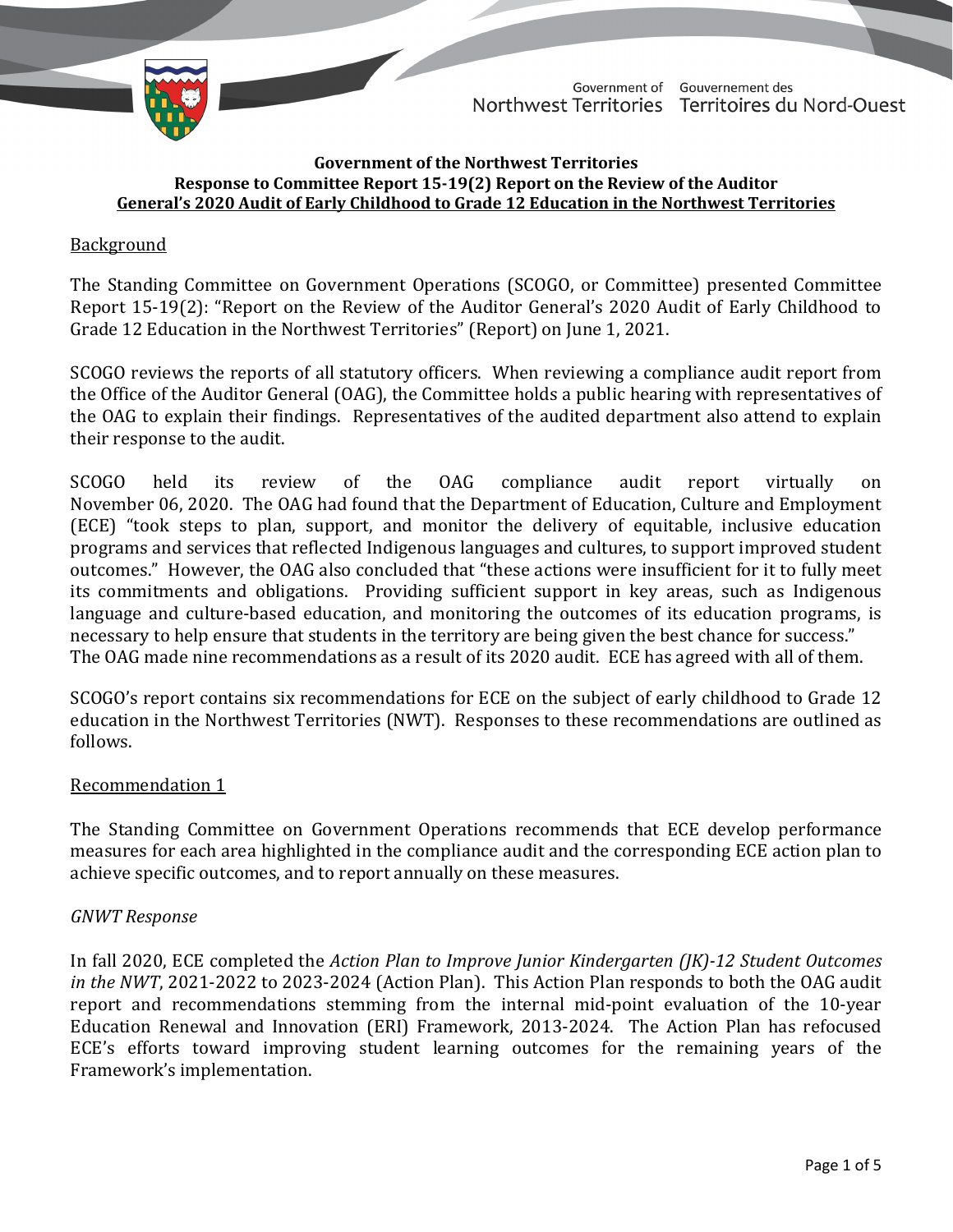The Action Plan contains 30 specific actions grouped under seven themes:

- 1. Quality Early Learning and Child Care;
- 2. Workforce Development and Capacity Building;
- 3. Curriculum and Student Assessment;
- 4. Student Supports;
- 5. Training, Developing and Support for School Employees;
- 6. Governance; and
- 7. Monitoring and Evaluation.

The Action Plan identifies which recommendations from the OAG and ERI evaluation are addressed by each theme.

In 2020, the JK-12 Education Systems Performance Measures Technical Report (Technical Report) was developed to report on the performance measures for areas highlighted in the OAG audit report, as well as the Action Plan. The 2019-2020 version of the Technical Report can be found [here;](https://www.ece.gov.nt.ca/sites/ece/files/resources/final_ed_review_pm_report.pdf) the 2021 version is currently being finalized.

An online action tracker was also developed for the items in the Action Plan to track and report publicly on ECE's progress on each item. The tracker is located on ECE's website [here.](https://www.ece.gov.nt.ca/en/progress-tracker)

### Recommendation 2

The Standing Committee on Government Operations recommends that ECE report annually on each action related to revitalizing official languages, including on the oral proficiency assessment tools, the Indigenous Language revitalization certification program and the mentor-apprentice program.

# *GNWT Response*

ECE is committed to supporting the revitalization of the official Indigenous languages in the NWT and continues to implement the NWT Indigenous Languages Framework and Action Plan (2018-2022), a four (4)-year blueprint for Indigenous language revitalization with commitments to strengthen, revitalize and promote Indigenous languages in the NWT.

ECE partners with Indigenous governments and communities to deliver Indigenous language revitalization initiatives, such as the Indigenous Language Revitalization Certification Program and the Mentor-Apprentice Program (MAP). The MAP evaluates adult learners using the Oral Proficiency Assessment (OPA) evaluation tool for monitoring and accountability purposes. Data from these assessments is collected at the beginning and end of the program for learners to better understand their proficiency levels and measure progress, and for ECE to track the efficacy of the program. This data is shared with the learners and kept internally by ECE. There is currently no framework for reporting externally at this time.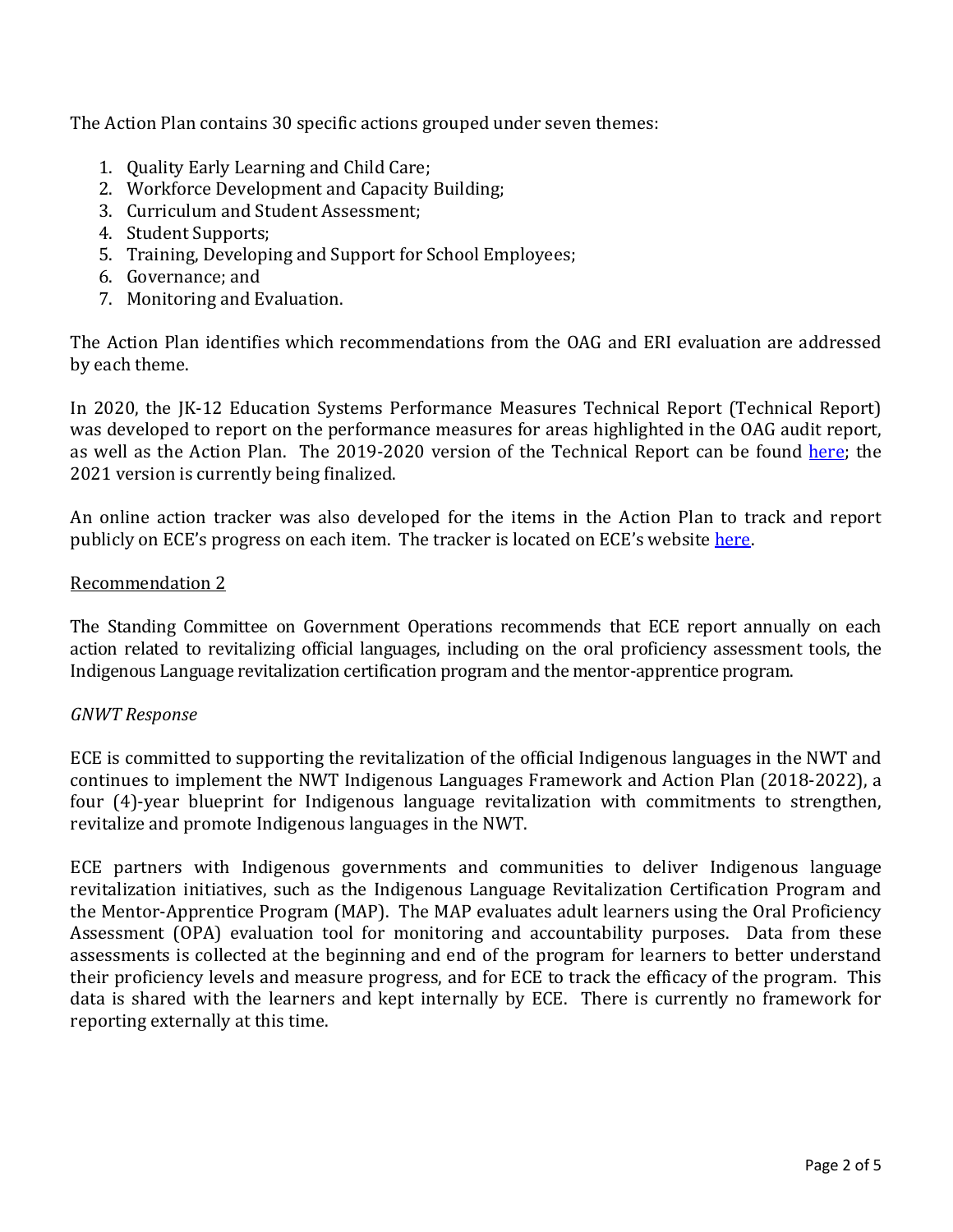The Annual Report on Official Languages is tabled annually and includes reporting on activities and financial information that support Indigenous language revitalization initiatives and services each fiscal year. ECE agrees with the Committee's recommendation to report annually on Indigenous language revitalization efforts and initiatives, and will aim to do so through the Annual Report on Official Languages.

Education bodies also plan for and report annually on predetermined indicators related to Indigenizing Education under the NWT Education Body Accountability Framework; however, at this time, there is no indicator directly connected to the Oral Proficiency Assessment. ECE will take Committee's recommendation under advisement and work to revise the NWT Education Body Accountability Framework to include data related to Indigenous language oral proficiency in schools.

# Recommendation 3

The Standing Committee on Government Operations recommends that ECE include Indigenous language proficiency when hiring positions in the Indigenous Languages and Education Secretariat.

### *GNWT Response*

Indigenous language proficiency is a qualification that ECE seeks when hiring new staff members to the Indigenous Languages and Education Secretariat (ILES); indeed, the following qualifier has been included on all ILES job descriptions and screening tools since 2017: "Proficiency of the incumbent in at least one NWT Indigenous language or French would be an asset."

Hiring proficient language speakers or individuals learning Indigenous languages continues to be a priority for ECE, especially within ILES. ECE looks forward to such a requirement becoming a possibility for all employees of ILES and elsewhere within the GNWT in the future.

#### Recommendation 4

The Standing Committee on Government Operations recommends that ECE conduct greater oversight on inclusive schooling practices, including through spot checks on individualized learning plans, and report annually on the outcome-oriented performance measures.

#### *GNWT Response*

ECE is currently developing an internal and external Inclusive Schooling review process in collaboration with education bodies. Once established, this process will include conducting reviews of inclusive schooling practices in all NWT schools, including spot checks on individualized learning plans: both Student Support Plans (SSPs), and Individual Education Plans (IEPs).

This review process will also include analyzing existing system information at ECE and the Department of Health and Social Services (HSS), as well as Jordan's Principle/Child First Initiative for funding gap analysis and other relevant sources to assess whether students' needs are being met. Currently, under the NWT Education Body Accountability Framework, education bodies are expected to set and report on targets with specific performance measures. Each year, education bodies use the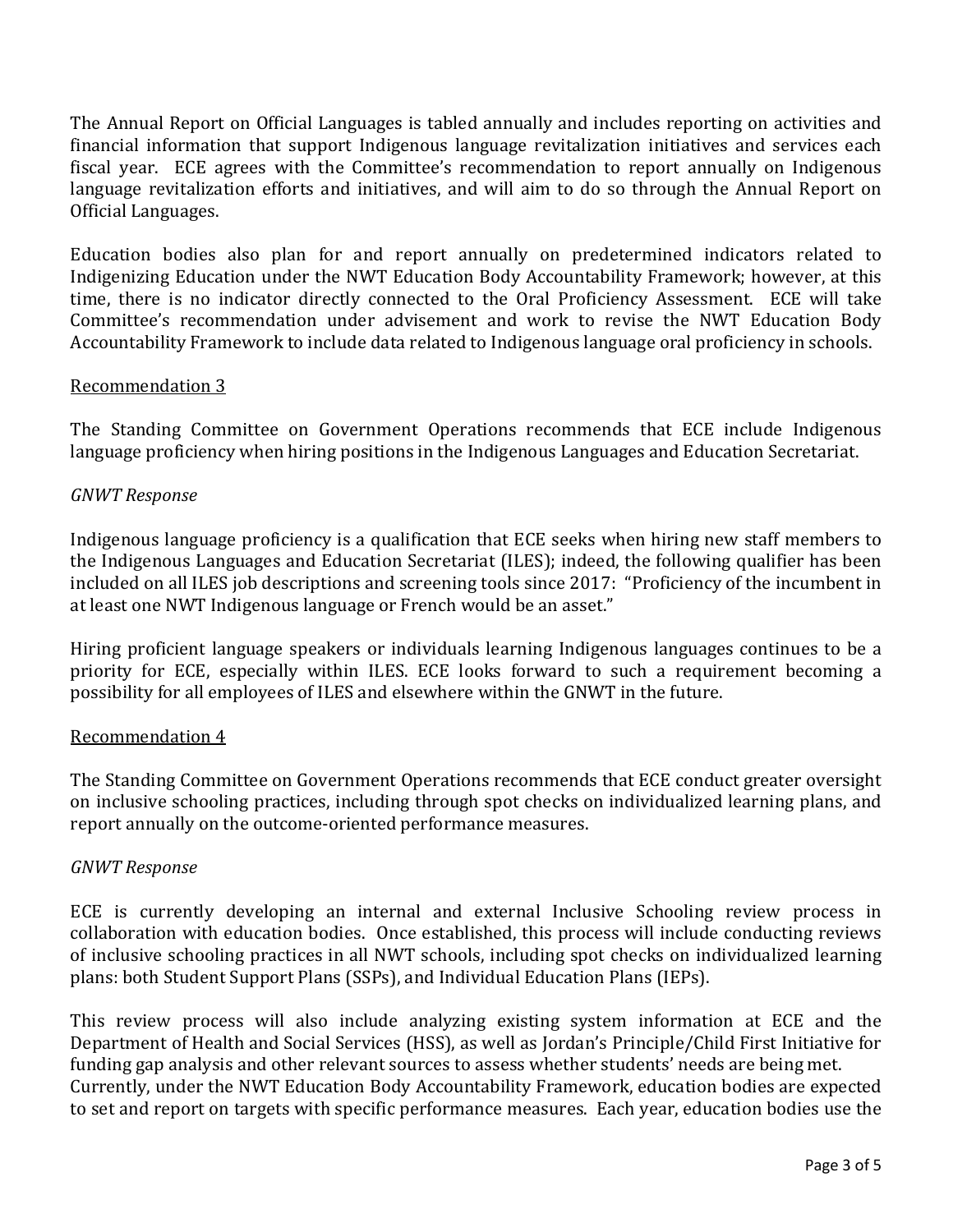information from their Annual Reports to inform the following year's Operating Plans. The Accountability Framework also establishes a set of outcome-oriented performance measures for the education system, including those specific to SSPs and IEPs.

ECE conducts a comprehensive review of the education system every five years; the next review is scheduled for 2024. The internal and external inclusive schooling review process will precede the comprehensive review, with a pilot taking place in the 2022-2023 school year, a finalized monitoring plan in August 2023, and implementation in the 2023-24 school year.

# Recommendation 5

The Standing Committee on Government Operations recommends that ECE bring forward a plan to better support schools in small communities, to ensure students across the territory have an equitable learning experience. The Committee further recommends that ECE work with District Education Authorities to minimize the impacts of differing school calendars on Northern Distance Learning.

### *GNWT Response*

As an identified action in the Action Plan to Improve JK-12 Student Outcomes in the NWT, ECE is committed to working with education bodies to improve supports for small community schools with a goal of improving the quality of education offered to students in small communities. Specifically, training and supports for small-school principals and for teachers of multi-grade classrooms are planned to be piloted in the 2022-2023 fiscal year.

ECE is currently conducting a cross-jurisdictional scan of evidence-based practices in search of a model that best suits the needs of students and schools in small communities. ECE will be forming a working group to support the work of small schools that will ideally result in a team that can travel to small schools and provide ongoing, wraparound support and training throughout the school year.

ECE will also provide training modules and workshops online, designed to cater to small schools via<br>Canvas, ECE's new Educator Professional Learning Platform (EPLP). Canvas, ECE's new Educator Professional Learning Platform (EPLP). This platform will also host a variety of Professional Learning Networks (PLNs) where educators from across the territory can connect with ECE and one another for learning, support and collaboration. This is intended to help address the professional isolation often felt by teachers in small community schools.

ECE is committed to piloting a support network that meets the needs of students, educators and principals. Collaboration and planning for this support network will be centred on Indigenous views, ensuring that student needs are at the forefront.

Further, ECE is continuing conversations with education bodies, including elected education leaders, Superintendents, District Education Authorities and Principals, about the importance of aligning the calendars of schools offering Northern Distance Learning (NDL) programming. In 2020-2021, schools that did not align their calendars saw some of their NDL students missing up to 25 percent of NDL class periods for some courses during the academic year.